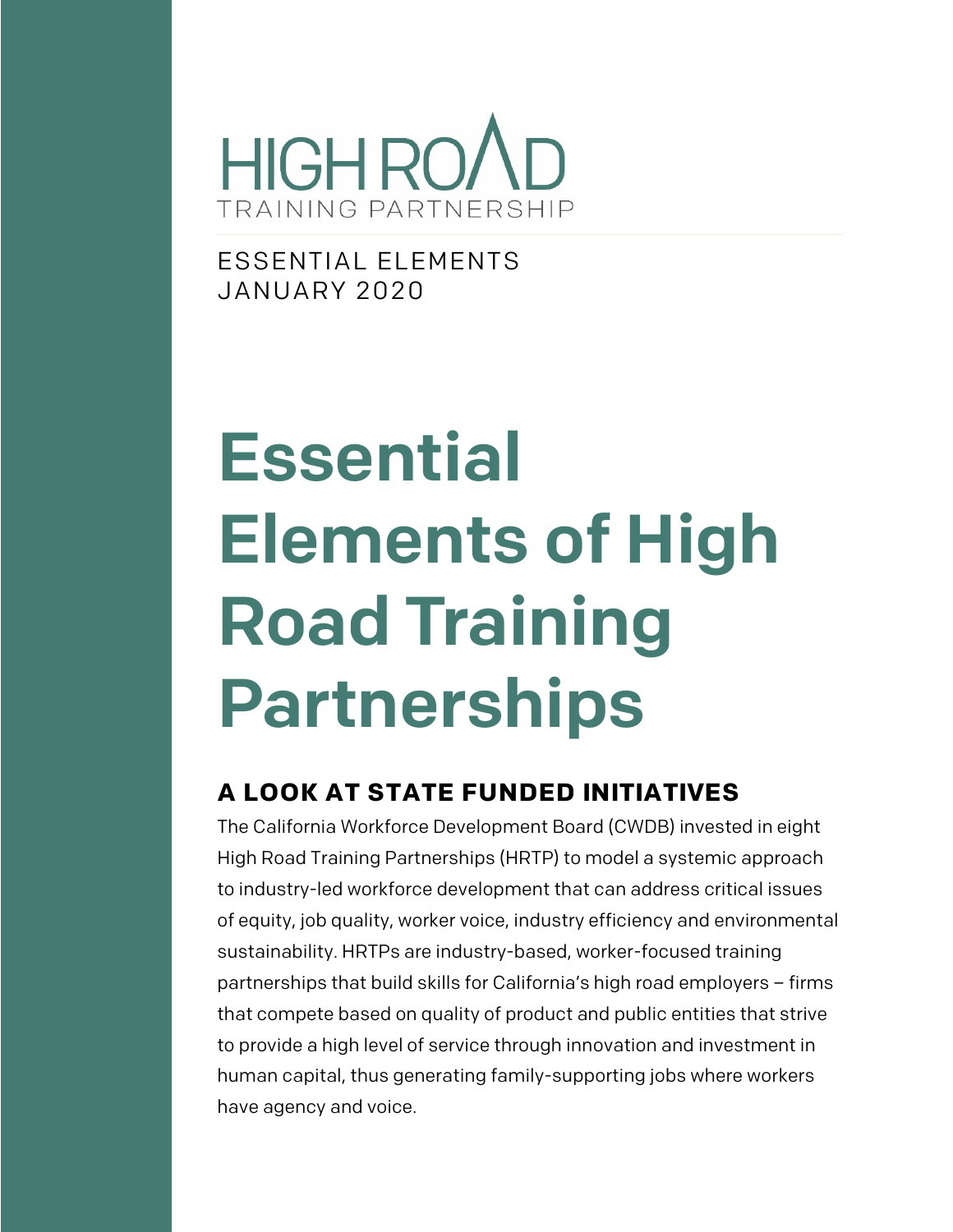The HRTPs in this initiative demonstrate how the sector approach championed by the CWDB can be implemented. The industries they represent are diverse and include both public and private sectors, operating across all parts of the state. Each partnership looks different on the ground, but all are convened by intermediaries that engage both employer and worker representatives. While there is no "cookie cutter" method to the work itself, collectively their efforts provide valuable insights from the field for how to operate on this high road path.

The lessons learned across these industries and stages of partnership allow us to glean the key elements necessary to succeed on this high road path. This initiative has demonstrated that the following four interrelated elements are essential to operating as a successful HRTP.

## 1) Industry Led Problem Solving

Foundational is that the industry – including leaders representing both employers and workers - leads the problem solving for the workforce demands unique to that industry. This puts the industry and their thinking about jobs and workforce issues at the center of the project. HRTPs are not an infrastructure to build training per se, nor simply advisory capacity to training programs in the community. They provide a systematic and dynamic way to sustain work that meets what the industry itself determines is demand.

In this approach, the industry leads the effort based on their own understanding of workforce demands. HRTPs are able then to bring the demand (jobs) and the supply (workers) sides of the equation together very directly, in ways they have determined are most effective to meet the unique needs of their industry and workers.

In short, successful HRTPs start with the jobs. Their goal is the filling of actual jobs needed by actual high road employers with workers who are qualified for those specific jobs and career paths. They prioritize building particular skill sets needed for upskilling, promotion, re-training for new ways work may need to be performed, and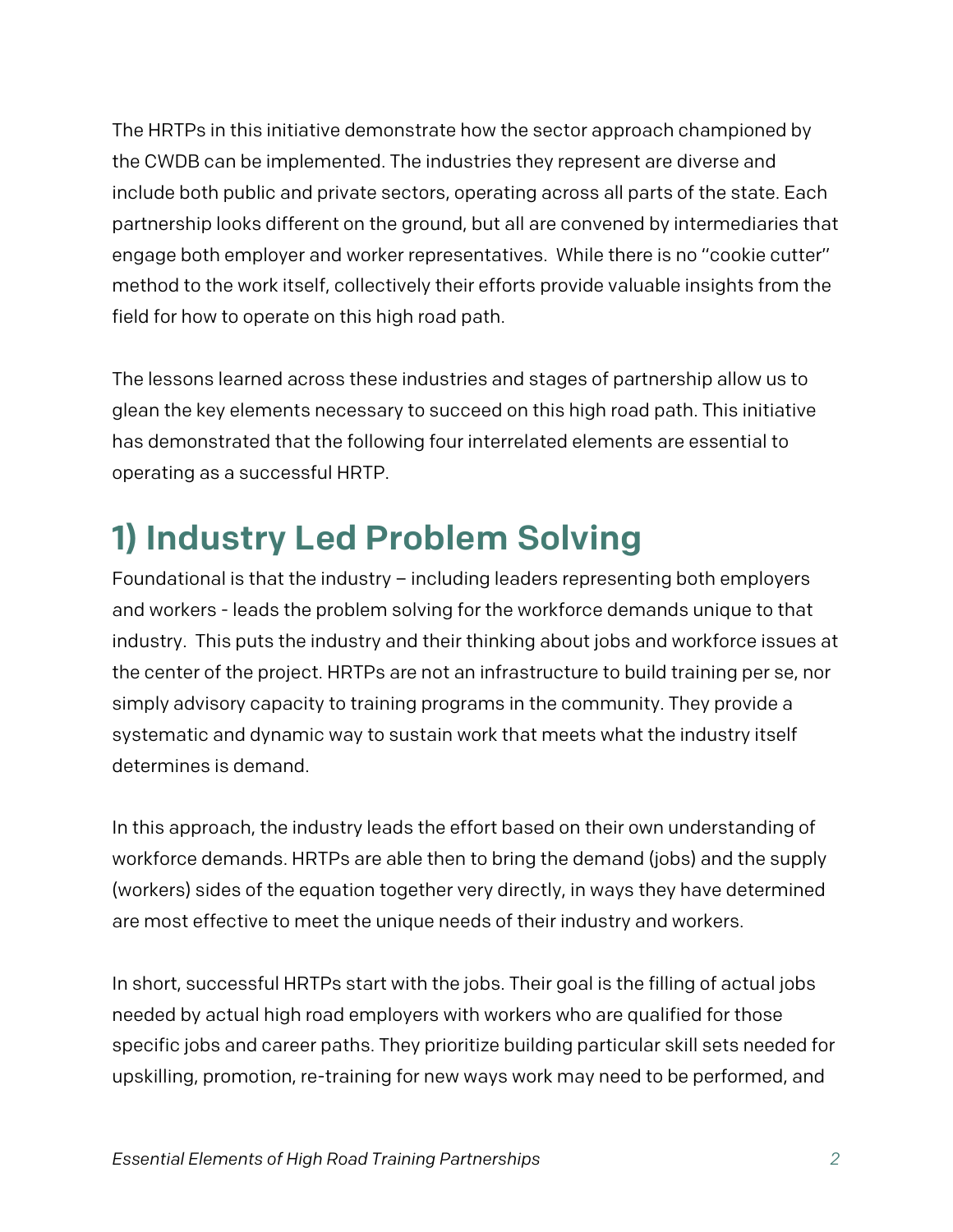problem solving for future demand. This plays out especially in how industry analyses are conducted and used. The HRTPs in this initiative provide a way to rethink how such industry assessments are done, what they cover, how they gather valuable information and become the foundation for action.

When industry leaders - in both management and labor - drive industry analyses, they can best identify the actual jobs and skills they need, bring the specific information they have to the table, and include operational considerations from the start. They can also be candid about the threats and challenges they may be facing in their competitive environment.

Industry leaders canthenreachoutforotherinformation—be itquantitativedata, market analysis, potential policy changes, and existing workforce education and training offerings —to augment what they need to know. It can also be an ongoing and iterative process,ratherthan a one-time or periodic report, utilizing a wide range of ways to gain continuous understanding on demand.

Starting with the jobs is different from how most training programs start with a targeted population of workers or potential workers (supply) and develop them to succeed generally in the workforce or for types of jobs that may be potentially available in the local labor market. As excellent as these education and training programs can be, they don't necessarily result in workers being placed or finding success in an actual job that meets employers' needs (demand)—let alone ensures the jobs they get are good jobs.

Re-ordering the work to start with demand and from an industry-led problem-solving foundation then also changes how success is measured. It is not how many workers participate in or complete a training program or graduate from classes. Success is how many workers are able to secure good jobs, advance their careers, and participate in their career plan while meeting employers' needs to be competitive in a changing world. Success is how well the joint efforts helped solve the problem the industry leaders agreed they needed to tackle. Success can be measured by the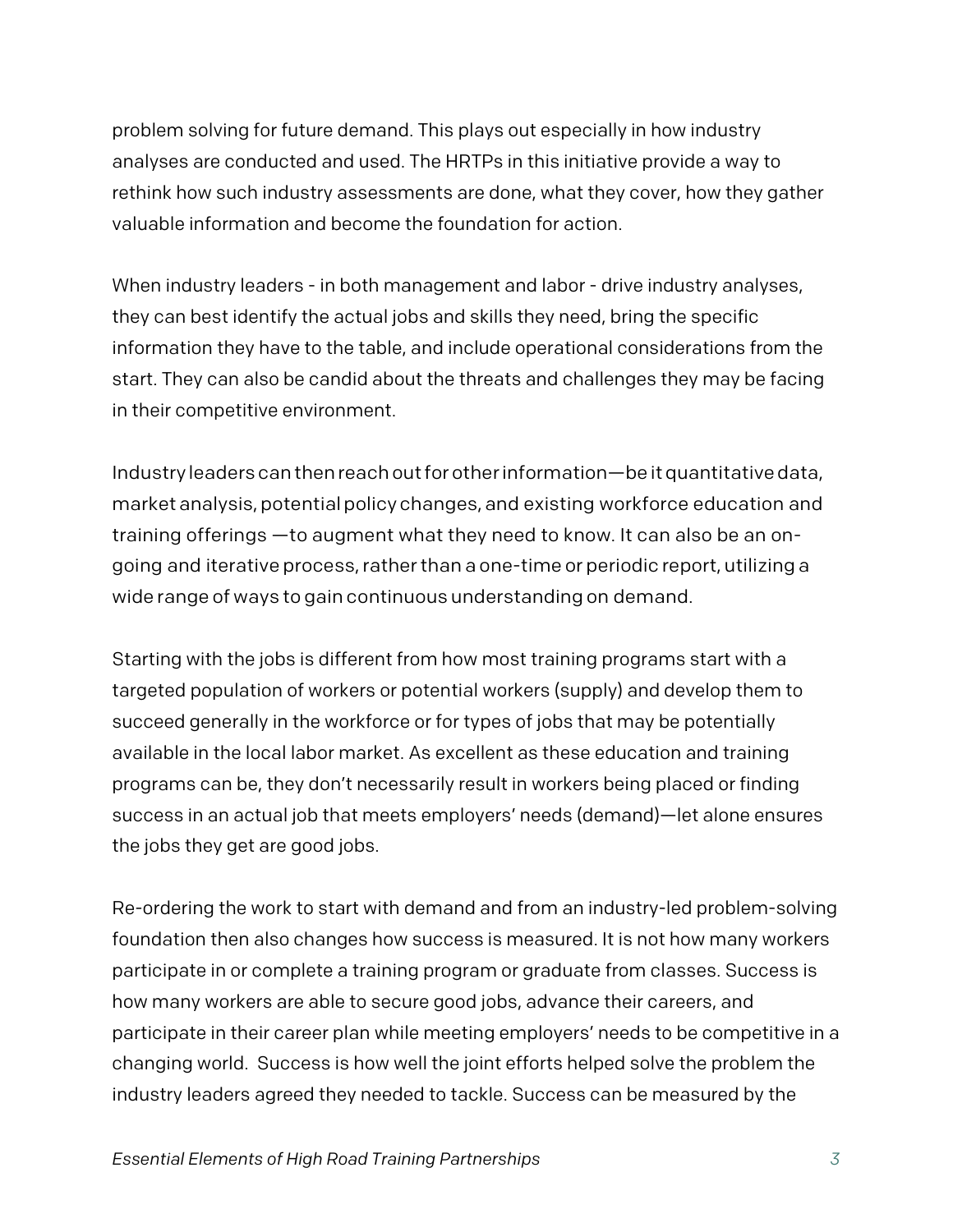HRTP's effect on workers, firms, industry and the whole state – including the ability to impact equity, job quality and climate resiliency in our communities.

#### Critical Components:

- Start with the jobs: Rethinking industry analyses
- Scale: Lift as much of the industry onto the high road as possible
- Set Industry Standards: Make the high road approach the best approach

## 2) The Partnership Itself is a Priority

The best way to ensure efforts are industry driven is through an on-going infrastructure made up of the industry leaders themselves – employers and workers, and where relevant their unions – who jointly agree to explicitly collaborate not just for one project or program but in an on-going way that can continually address the challenges and opportunities in their industry. This initiative demonstrated that an essential element of an HRTP is to have a strong and durable industry partnership as a goal in and of itself. Partnership can be an over-used term, but here it means a formal relationship that is neither loose nor *ad hoc,* but forms the basis for sustained problem-solving. HRTPs in this initiative have developed numerous ways to create and sustain their partnerships over time, creating a systemic approach to the work and building an industry-led skills infrastructure.

### Critical Components:

- Composition: Include major stakeholders in the industry
- Commitment: Secure leadership commitment to the partnership itself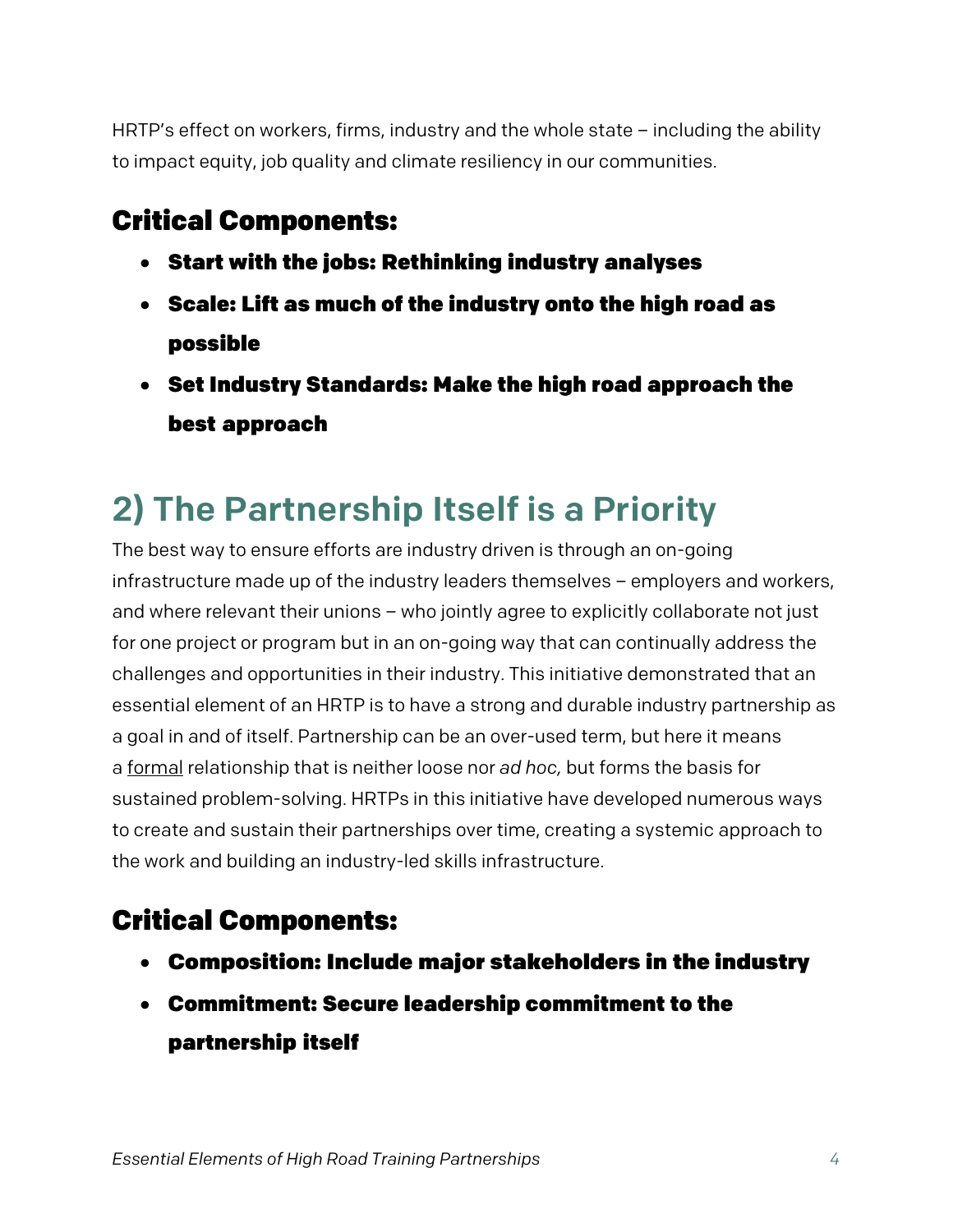- Infrastructure: Develop partnership structures
- Culture: Build a collaborative problem-solving culture

## 3) Incorporate Worker Wisdom throughout Partnership Efforts

Thisinitiativedemonstratedthatindustrypartnershipsaremostsuccessfulwhen they integrateworkerwisdomintoallaspectsof their effortsasanessential elementofthehighroadapproach. TheseHRTPshavedevelopedinnovativeways toexplicitlybring worker voice into their strategies and tactics as a core value undergirding the partnership. This includes inclusion in the full continuum of partnership activities, ranging from the process of determining industry needs, to developing, implementing and reinforcing job trainings, to evaluating and monitoring success, and celebrating the culture of continuous learning and collaboration.

HRTPs have found it critical to include worker voice fully in assessments of industry needs. Doing so can better inform understandings of the changing nature of work, the skills needed for workers to succeed once on the job, and any barriers that have made it hard to meet workforce demand in the past.

When worker voice is institutionalized into the partnership at every level, partnershipactivities gainabroader acceptance and buy-inatthe fieldlevel. This then canhelpdrive organizational culture change as trustbuilds, program activities becomemore effective and the realities of worker experience with such programs are respected.

#### Critical Components:

- Industry Demand: Include worker voice to fully understand workforce needs
- Infrastructure: Include worker voice to balance governance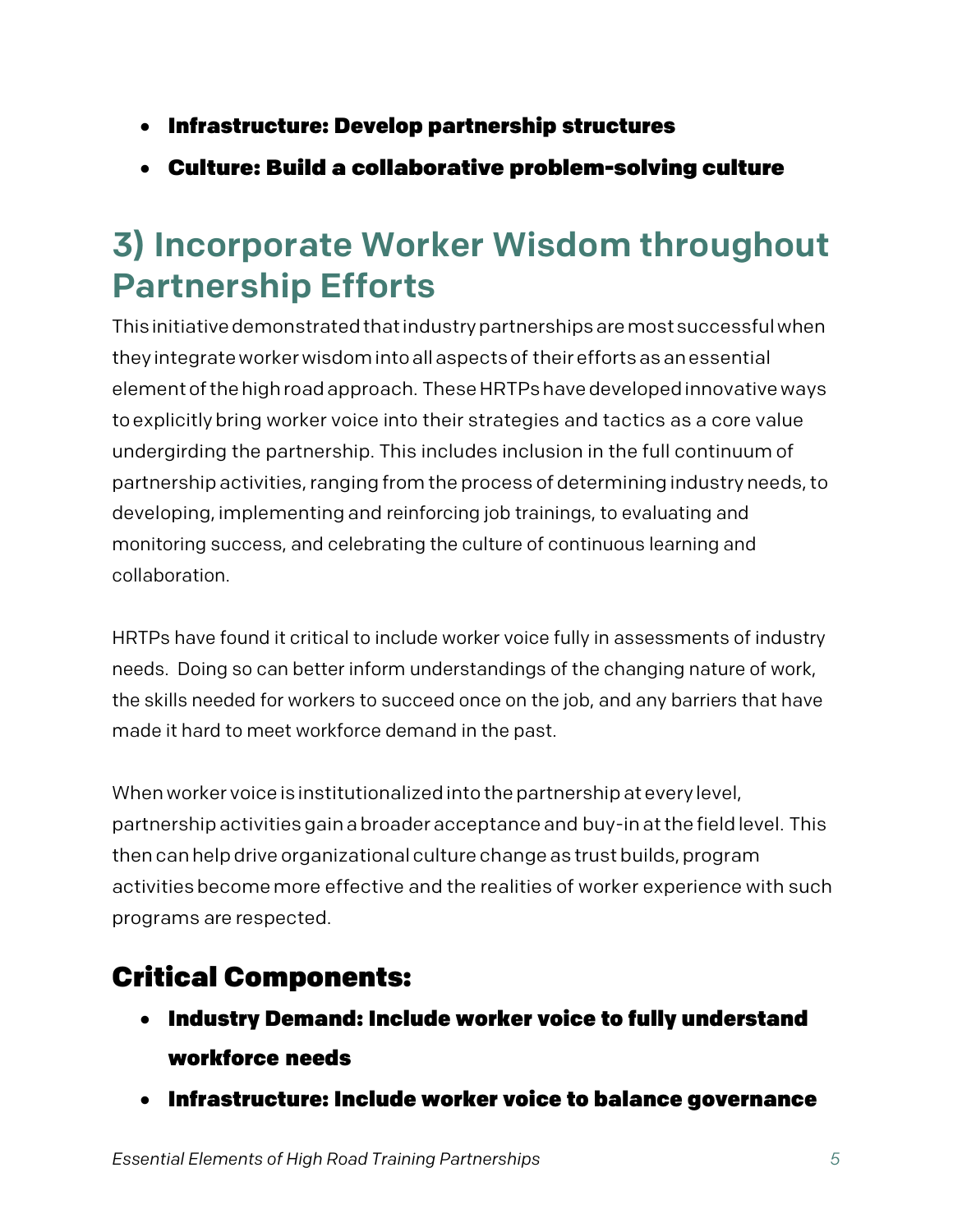and decision-making

- Program: Include worker participation in design, delivery and program evaluation
- Reinforcement: Include workers to reinforce trainings and support success while on the job
- Whole Person Supports: Include worker wisdom to turn what would otherwise be barriers into strengths

### 4) Industry-Driven Education and Training Solutions

Having all of the above three essential elements in place allows those industry leaders to then jointly identify the mostrelevant ways to train, develop and support workers to succeed forthe specific jobs and career paths they've identified. Note that the order of these is important. The development of education and training programs results fromthe industry partners determining the needs and then problem solving together with strong worker voice to uniquely shape what will be designed, delivered or reinforced to meet demand for the industry.

With the industry driving the solutions, the partnership can tap into education and training providers as appropriate and contextualize the learning specific to those particular jobs and workers. The HRTP can choose to utilize what is already out there, develop and deliver their own programs or use a hybrid specific to their particular workforce needs.

This essential element affects not only who will provide the education and training needed for the industry but also the how. The training methods themselves will be more nuanced and effective than ones developed outside of this industry-driven approach because they will have been identified and evaluated by the industry partners for what is needed to get ahead of changes unique to their industry. The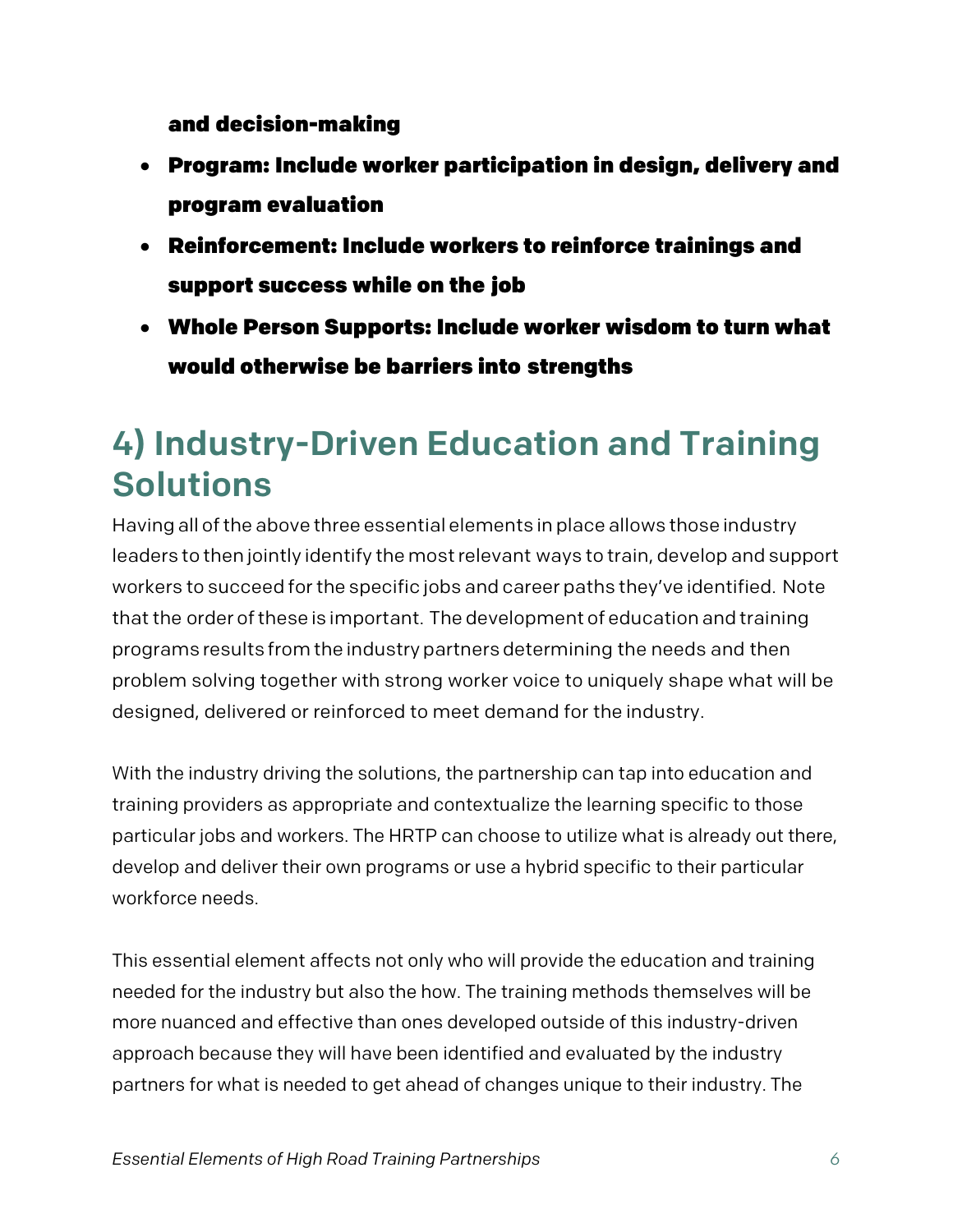HRTPs in this initiative have identified a number of important factors to get right in how education and training is actually delivered.

#### Critical Components:

- Demand: Determine what needs to be taught and learned
- Supply: Understand who the learners are
- Education and Training Providers: Decide if, when and how to work with community colleges and training providers
- Education and Training Methods: Determine methodologies appropriate for this industry/these jobs/these workers
- Support Success and Address "Failure": Address operational needs, work environment and wrap around supports for learners